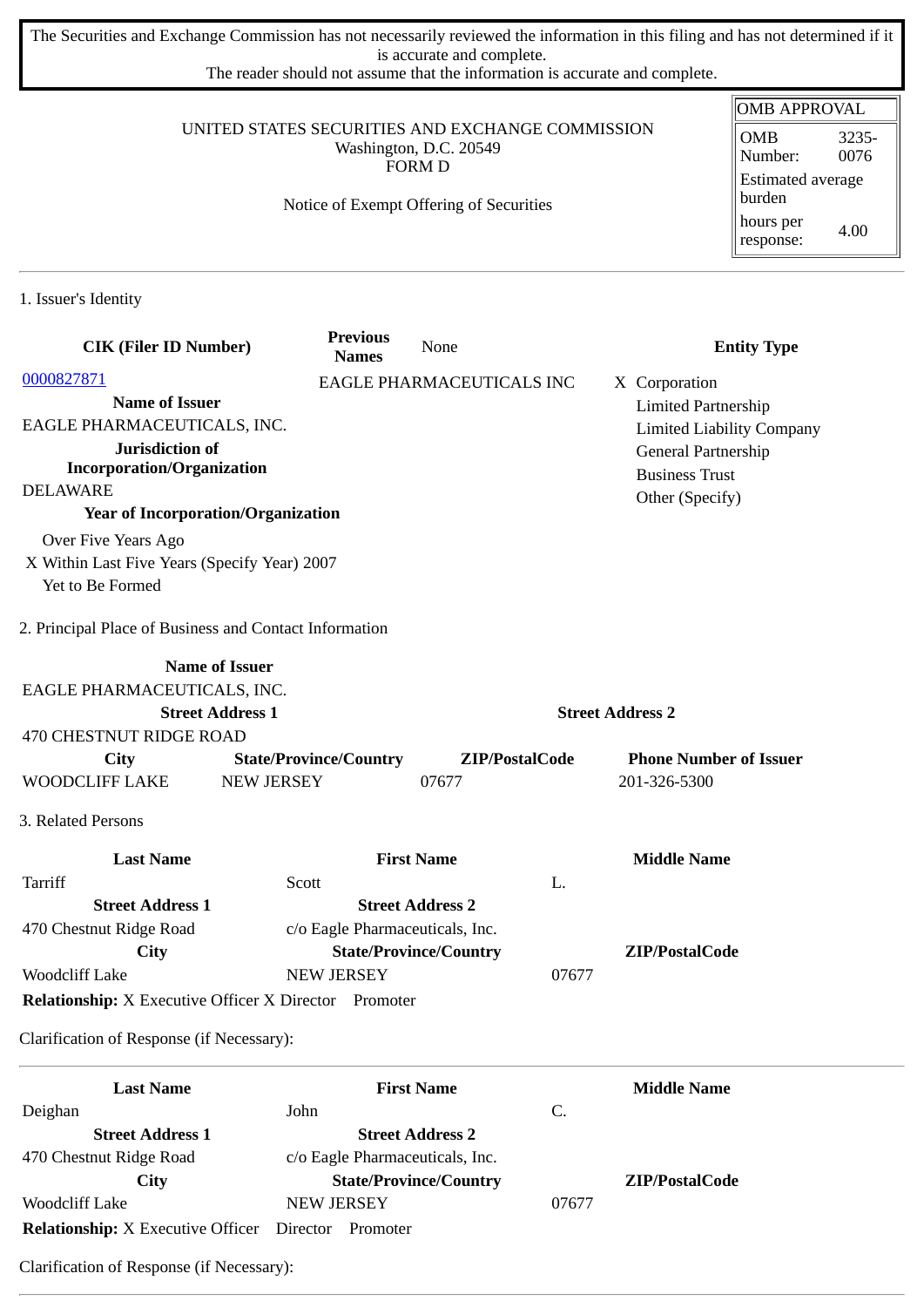# **Last Name First Name Middle Name** Stetsko Gregg **Street Address 1 Street Address 2** 470 Chestnut Ridge Road c/o Eagle Pharmaceuticals, Inc. **City State/Province/Country ZIP/PostalCode** Woodcliff Lake NEW JERSEY 197677 **Relationship:** X Executive Officer Director Promoter

Clarification of Response (if Necessary):

### 4. Industry Group

| Agriculture                                           |                                    | Health Care                | Retailing                 |
|-------------------------------------------------------|------------------------------------|----------------------------|---------------------------|
| Banking & Financial Services                          |                                    | Biotechnology              | Restaurants               |
| <b>Commercial Banking</b>                             |                                    | Health Insurance           | Technology                |
| Insurance<br>Investing                                |                                    | Hospitals & Physicians     | Computers                 |
| <b>Investment Banking</b>                             |                                    | X Pharmaceuticals          | Telecommunications        |
| Pooled Investment Fund                                |                                    | Other Health Care          | Other Technology          |
| Is the issuer registered as                           |                                    | Manufacturing              | Travel                    |
| an investment company under<br>the Investment Company |                                    | Real Estate                | Airlines & Airports       |
| Act of 1940?                                          |                                    | Commercial                 | Lodging & Conventions     |
| Yes                                                   | No.                                | Construction               | Tourism & Travel Services |
|                                                       | Other Banking & Financial Services | <b>REITS &amp; Finance</b> | Other Travel              |
| <b>Business Services</b>                              |                                    | Residential                | Other                     |
| Energy                                                |                                    | Other Real Estate          |                           |
| Coal Mining                                           |                                    |                            |                           |

#### 5. Issuer Size

Electric Utilities

Oil & Gas

Other Energy

 Energy Conservation Environmental Services

| <b>Revenue Range</b>             | <b>OR</b> | <b>Aggregate Net Asset Value Range</b> |
|----------------------------------|-----------|----------------------------------------|
| No Revenues                      |           | No Aggregate Net Asset Value           |
| $$1 - $1,000,000$                |           | $$1 - $5,000,000$                      |
| $$1,000,001 - $5,000,000$        |           | \$5,000,001 - \$25,000,000             |
| $$5,000,001 -$<br>\$25,000,000   |           | \$25,000,001 - \$50,000,000            |
| $$25,000,001 -$<br>\$100,000,000 |           | \$50,000,001 - \$100,000,000           |
| Over \$100,000,000               |           | Over \$100,000,000                     |
| X Decline to Disclose            |           | Decline to Disclose                    |
| Not Applicable                   |           | Not Applicable                         |

# 6. Federal Exemption(s) and Exclusion(s) Claimed (select all that apply)

Rule 504(b)(1) (not (i), (ii) or (iii)) Rule 505 Rule 504 (b)(1)(i) X Rule 506 Rule 504 (b)(1)(ii) Securities Act Section 4(5)

Rule 504 (b)(1)(iii) Investment Company Act Section 3(c) Section  $3(c)(1)$  Section  $3(c)(9)$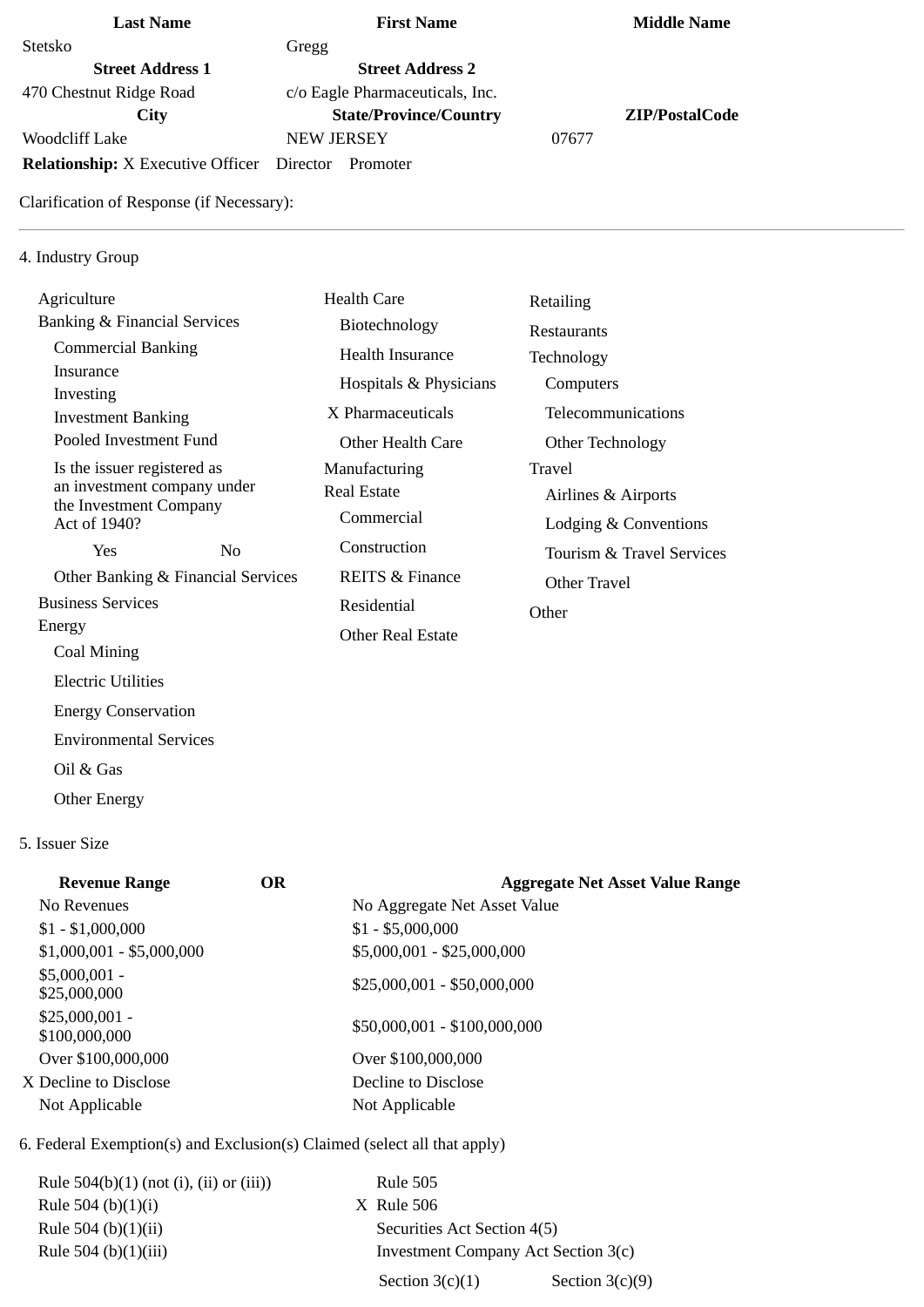|                                                                                                                                        | Section $3(c)(2)$              | Section $3(c)(10)$                              |          |                 |
|----------------------------------------------------------------------------------------------------------------------------------------|--------------------------------|-------------------------------------------------|----------|-----------------|
|                                                                                                                                        | Section $3(c)(3)$              | Section $3(c)(11)$                              |          |                 |
|                                                                                                                                        | Section $3(c)(4)$              | Section $3(c)(12)$                              |          |                 |
|                                                                                                                                        | Section $3(c)(5)$              | Section $3(c)(13)$                              |          |                 |
|                                                                                                                                        | Section $3(c)(6)$              | Section $3(c)(14)$                              |          |                 |
|                                                                                                                                        | Section $3(c)(7)$              |                                                 |          |                 |
| 7. Type of Filing                                                                                                                      |                                |                                                 |          |                 |
| X New Notice Date of First Sale 2011-02-08<br>Amendment                                                                                | <b>First Sale Yet to Occur</b> |                                                 |          |                 |
| 8. Duration of Offering                                                                                                                |                                |                                                 |          |                 |
| Does the Issuer intend this offering to last more than one year?                                                                       |                                | Yes X No                                        |          |                 |
| 9. Type(s) of Securities Offered (select all that apply)                                                                               |                                |                                                 |          |                 |
| X Equity                                                                                                                               |                                | Pooled Investment Fund Interests                |          |                 |
| Debt                                                                                                                                   |                                | Tenant-in-Common Securities                     |          |                 |
| Option, Warrant or Other Right to Acquire Another Security<br>Security to be Acquired Upon Exercise of Option, Warrant or              |                                | <b>Mineral Property Securities</b>              |          |                 |
| Other Right to Acquire Security                                                                                                        |                                | Other (describe)                                |          |                 |
| 10. Business Combination Transaction                                                                                                   |                                |                                                 |          |                 |
| Is this offering being made in connection with a business combination transaction, such as<br>a merger, acquisition or exchange offer? |                                |                                                 | Yes X No |                 |
| Clarification of Response (if Necessary):                                                                                              |                                |                                                 |          |                 |
| 11. Minimum Investment                                                                                                                 |                                |                                                 |          |                 |
| Minimum investment accepted from any outside investor \$0 USD                                                                          |                                |                                                 |          |                 |
| 12. Sales Compensation                                                                                                                 |                                |                                                 |          |                 |
| Recipient                                                                                                                              |                                | Recipient CRD Number X None                     |          |                 |
| (Associated) Broker or Dealer X None                                                                                                   |                                | (Associated) Broker or Dealer CRD Number X None |          |                 |
| <b>Street Address 1</b>                                                                                                                |                                | <b>Street Address 2</b>                         |          |                 |
| City                                                                                                                                   |                                | State/Province/Country                          |          | ZIP/Postal Code |
| State(s) of Solicitation (select all that apply)<br><b>All States</b><br>Check "All States" or check individual States                 |                                | Foreign/non-US                                  |          |                 |
| 13. Offering and Sales Amounts                                                                                                         |                                |                                                 |          |                 |
| <b>Total Offering Amount</b><br>\$18,522,295 USD or                                                                                    | Indefinite                     |                                                 |          |                 |
| <b>Total Amount Sold</b><br>\$12,348,194 USD                                                                                           |                                |                                                 |          |                 |
| Total Remaining to be Sold \$6,174,101 USD or                                                                                          | Indefinite                     |                                                 |          |                 |
| Clarification of Response (if Necessary):                                                                                              |                                |                                                 |          |                 |
| 14. Investors                                                                                                                          |                                |                                                 |          |                 |

Select if securities in the offering have been or may be sold to persons who do not qualify as accredited investors, and enter the number of such non-accredited investors who already have invested in the offering. Regardless of whether securities in the offering have been or may be sold to persons who do not qualify as accredited investors, enter the total number of investors who already have invested in the offering:

 $\sqrt{18}$